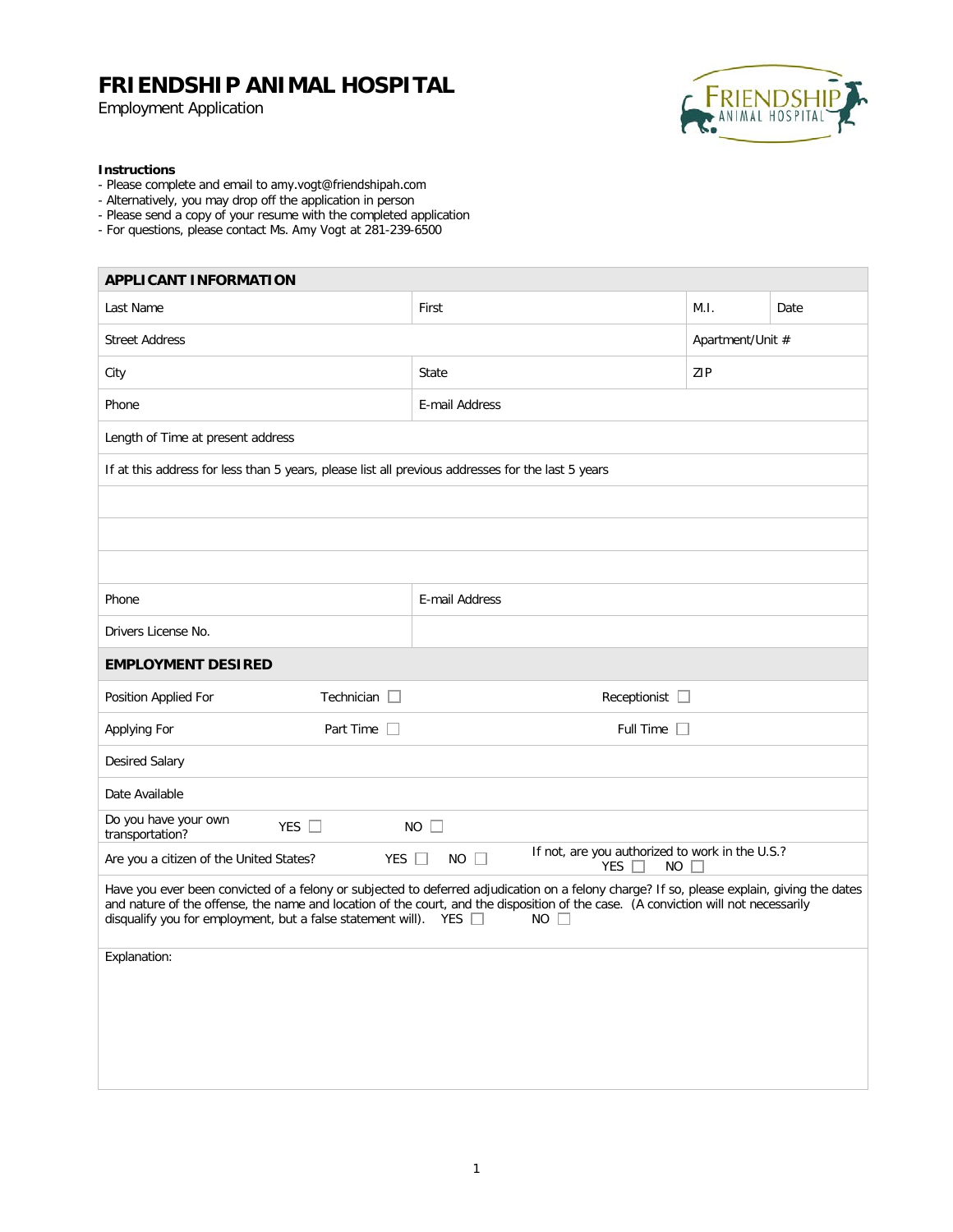Employment Application



### **EDUCATION**

| Please list your academic, vocational, or professional education separately, including high school, undergraduate colleges or universities,<br>graduate schools, technical or vocational or business schools. Applicants may be required to provide proof of diploma, degree,<br>transcripts, licenses, certifications, and registrations. Use additional pages if needed. |    |                                                                                                                       |             |        |  |
|----------------------------------------------------------------------------------------------------------------------------------------------------------------------------------------------------------------------------------------------------------------------------------------------------------------------------------------------------------------------------|----|-----------------------------------------------------------------------------------------------------------------------|-------------|--------|--|
| High School                                                                                                                                                                                                                                                                                                                                                                |    |                                                                                                                       | City, State |        |  |
| To<br>From                                                                                                                                                                                                                                                                                                                                                                 |    | Did you graduate?<br>YES $\square$                                                                                    | $NO$ $\Box$ | Degree |  |
| College                                                                                                                                                                                                                                                                                                                                                                    |    |                                                                                                                       | City, State |        |  |
| To<br>From                                                                                                                                                                                                                                                                                                                                                                 |    | YES $\square$<br>Did you graduate?                                                                                    | $NO$ $\Box$ | Degree |  |
| Trade, Business or Special Training                                                                                                                                                                                                                                                                                                                                        |    |                                                                                                                       |             |        |  |
| <b>Institution Name</b>                                                                                                                                                                                                                                                                                                                                                    |    |                                                                                                                       | City, State |        |  |
| From                                                                                                                                                                                                                                                                                                                                                                       | To | Did you graduate?<br>YES $\Box$                                                                                       | $NO$ $\Box$ | Degree |  |
|                                                                                                                                                                                                                                                                                                                                                                            |    | Describe any prior experience or special skills you feel will beneficial to you in the position you are applying for. |             |        |  |
|                                                                                                                                                                                                                                                                                                                                                                            |    |                                                                                                                       |             |        |  |
|                                                                                                                                                                                                                                                                                                                                                                            |    |                                                                                                                       |             |        |  |
|                                                                                                                                                                                                                                                                                                                                                                            |    |                                                                                                                       |             |        |  |
|                                                                                                                                                                                                                                                                                                                                                                            |    |                                                                                                                       |             |        |  |
|                                                                                                                                                                                                                                                                                                                                                                            |    |                                                                                                                       |             |        |  |
|                                                                                                                                                                                                                                                                                                                                                                            |    |                                                                                                                       |             |        |  |
|                                                                                                                                                                                                                                                                                                                                                                            |    | Briefly describe your goals you hope to accomplish should you be hired in the position for which you are applying.    |             |        |  |
|                                                                                                                                                                                                                                                                                                                                                                            |    |                                                                                                                       |             |        |  |
|                                                                                                                                                                                                                                                                                                                                                                            |    |                                                                                                                       |             |        |  |
|                                                                                                                                                                                                                                                                                                                                                                            |    |                                                                                                                       |             |        |  |
|                                                                                                                                                                                                                                                                                                                                                                            |    |                                                                                                                       |             |        |  |
|                                                                                                                                                                                                                                                                                                                                                                            |    |                                                                                                                       |             |        |  |
| Please list any foreign language skills and proficiency (including sign language).                                                                                                                                                                                                                                                                                         |    |                                                                                                                       |             |        |  |
|                                                                                                                                                                                                                                                                                                                                                                            |    |                                                                                                                       |             |        |  |
|                                                                                                                                                                                                                                                                                                                                                                            |    |                                                                                                                       |             |        |  |
|                                                                                                                                                                                                                                                                                                                                                                            |    |                                                                                                                       |             |        |  |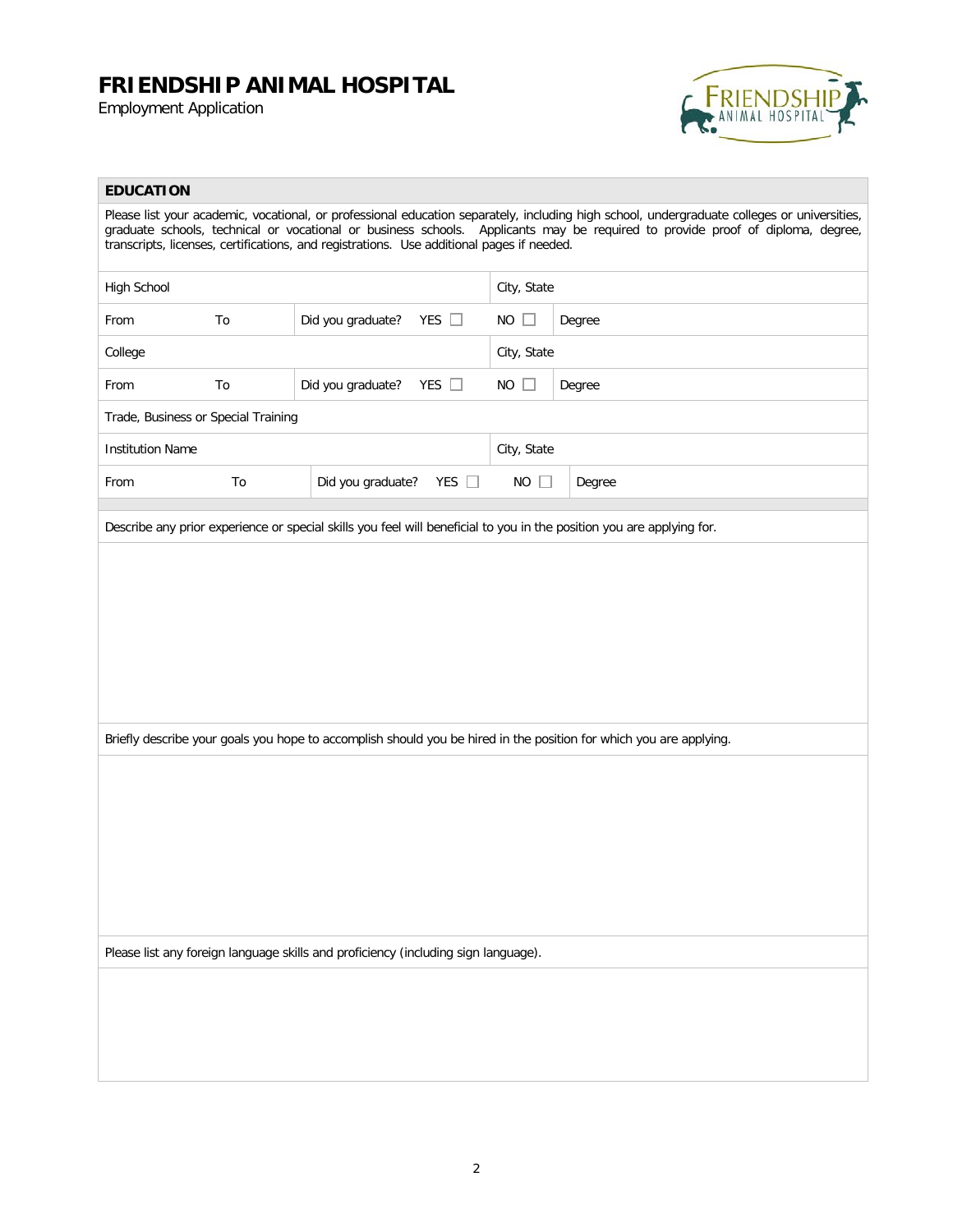Employment Application



| PREVIOUS EMPLOYMENT                                                                      |    |                    |                        |                                |                      |       |
|------------------------------------------------------------------------------------------|----|--------------------|------------------------|--------------------------------|----------------------|-------|
| Please list most recent first.                                                           |    |                    |                        |                                |                      |       |
| Company                                                                                  |    | Type of Business   |                        | Phone                          |                      |       |
| Address                                                                                  |    |                    |                        | Supervisor<br>(Name and Title) |                      |       |
| Job Title                                                                                |    |                    | <b>Starting Salary</b> | $\,$                           | Ending Salary \$     |       |
| Responsibilities                                                                         |    |                    |                        |                                |                      |       |
| From                                                                                     | To | Reason for Leaving |                        |                                |                      |       |
| May we contact your previous supervisor for a reference?                                 |    |                    | YES $\Box$             | $NO$ $\Box$                    |                      |       |
| Company                                                                                  |    |                    |                        | Type of Business               |                      | Phone |
| Address                                                                                  |    |                    |                        | Supervisor<br>(Name and Title) |                      |       |
| Job Title                                                                                |    |                    | <b>Starting Salary</b> | $\,$                           | <b>Ending Salary</b> | \$    |
| Responsibilities                                                                         |    |                    |                        |                                |                      |       |
| From                                                                                     | To | Reason for Leaving |                        |                                |                      |       |
| $NO$ $\Box$<br>YES $\Box$<br>May we contact your previous supervisor for a reference?    |    |                    |                        |                                |                      |       |
|                                                                                          |    |                    |                        |                                |                      |       |
| Company                                                                                  |    |                    |                        | Type of Business               |                      | Phone |
| Address                                                                                  |    |                    |                        | Supervisor<br>(Name and Title) |                      |       |
| Job Title                                                                                |    |                    | <b>Starting Salary</b> | \$                             | <b>Ending Salary</b> | \$    |
| Responsibilities                                                                         |    |                    |                        |                                |                      |       |
| From                                                                                     | To | Reason for Leaving |                        |                                |                      |       |
| May we contact your previous supervisor for a reference?<br>YES $\square$<br>$NO$ $\Box$ |    |                    |                        |                                |                      |       |